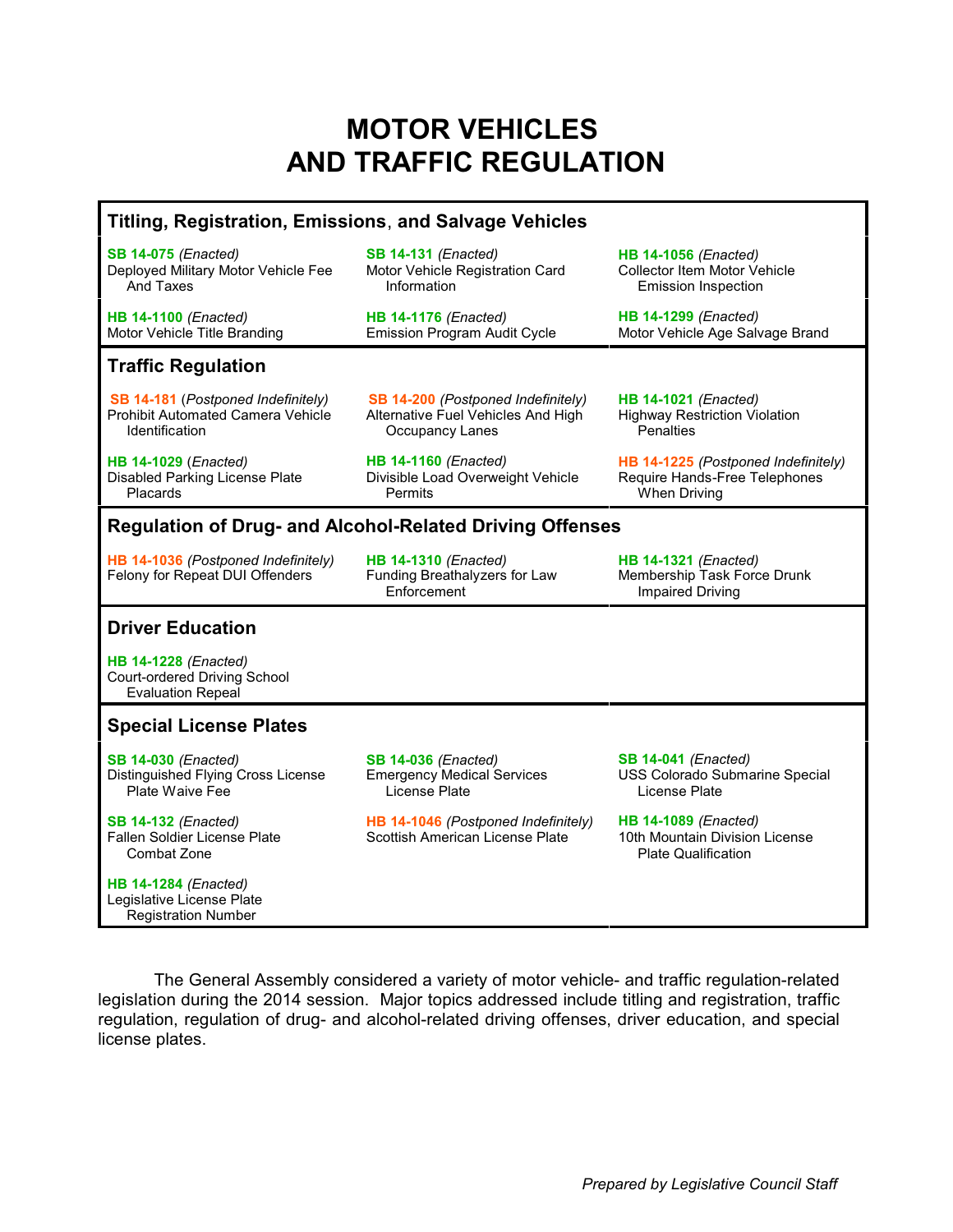#### <span id="page-1-0"></span>**Titling, Registration**, **Emissions, and Salvage Vehicles**

In 2014, the General Assembly enacted six bills regarding salvage vehicles and the titling, registration, and emissions of vehicles.

*Titling.* **[House Bill 14-1100](http://www.leg.state.co.us/Clics/CLICS2014A/csl.nsf/fsbillcont3/CD2DABDC4450E40687257C300006D224?Open&file=1100_enr.pdf)** requires that a branding be placed on the certificate of title of a motor vehicle, if the vehicle:

- is a salvage vehicle;
- is rebuilt from salvage;
- is nonrepairable;
- is flood damaged;
- has had its odometer tampered with;or
- has a designation placed on the title by another jurisdiction.

A branding is a permanent marking on a motor vehicle's title, associated with the vehicle's identification number, that provides information about the value of the vehicle. A vehicle's title branding must carry forward to future titles, and a branding from another state must carry forward to the vehicle's Colorado title. If a vehicle is determined to be junk, the DOR must cancel the vehicle's identification number, collect the title, and remove the vehicle from the motor vehicle system. If a vehicle is nonrepairable, the owner must apply for a nonrepairable title and may only sell the vehicle as scrap or for parts. Additionally, if an insurer, or salvage pool authorized by an insurer, is unable to obtain a properly endorsed certificate of ownership or other evidence of ownership within 30 days of the vehicle owner's acceptance of settlement of total loss, the insurer or salvage pool may request a duplicate title and certificate of ownership from the DOR. Branding is not required on vehicles that have a model year of manufacture of at least six years or older at the time of damage, unless the vehicle is flood-damaged or has been branded as a salvage vehicle by another state.

*Registration.* Under current law, owners of motor vehicles pay specific ownership tax (SOT) and several registration fees, some of which are based on the age, weight, and location of the vehicle. **[Senate Bill 14-075](http://www.leg.state.co.us/Clics/CLICS2014A/csl.nsf/fsbillcont3/5C1359BBD104939A87257C300005D64C?Open&file=075_enr.pdf)** exempts members of the United States armed forces who are Colorado residents and deployed outside of the U.S. for a full year from paying certain motor vehicle registration fees. This bill applies to taxes and fees due on or after January 1, 2015, on Class B and C motor vehicles, which include passenger vehicles, motor homes, motorcycles, and personal trucks under 16,000 pounds and authorizes the member to pay SOT of \$1. If the owner is deployed for less than one year, the fees and taxes are prorated. If the owner previously paid SOT at the higher rate while deployed, but qualified for the reduced SOT rate, the Department of Revenue (DOR) must credit the owner's account. Owners must sign an affidavit stating that the vehicle will not be operated on a highway during their time of deployment and provide the DOR with evidence of deployment. Persons eligible under the bill for the reduced fees and taxes are not exempted from paying special license plate fees and surcharges authorized in law.

Currently, motor vehicle owners submit to the Division of Motor Vehicles (DMV) a combined title and registration application which confirms all information related to the ownership of a specific vehicle. Once the application is processed by the DMV, the vehicle owner receives a notice in the mail and appears in the DMV office to complete the registration process and to receive plates and tabs for the vehicle. Registration applications currently disclose the fact that proof of insurance is mandatory for registration. Registration cards are printed on special paper specifically designed for the privacy envelopes in which the cards are mailed. Currently, four registration cards are produced for Class B, C, D, and F vehicles -- of which, one card is retained by the county, one card is used for accounting purposes, and two cards are mailed to the vehicle owner. Class A vehicles (taxis, cabs) receive only one printed registration card per owner. Current law does not require that two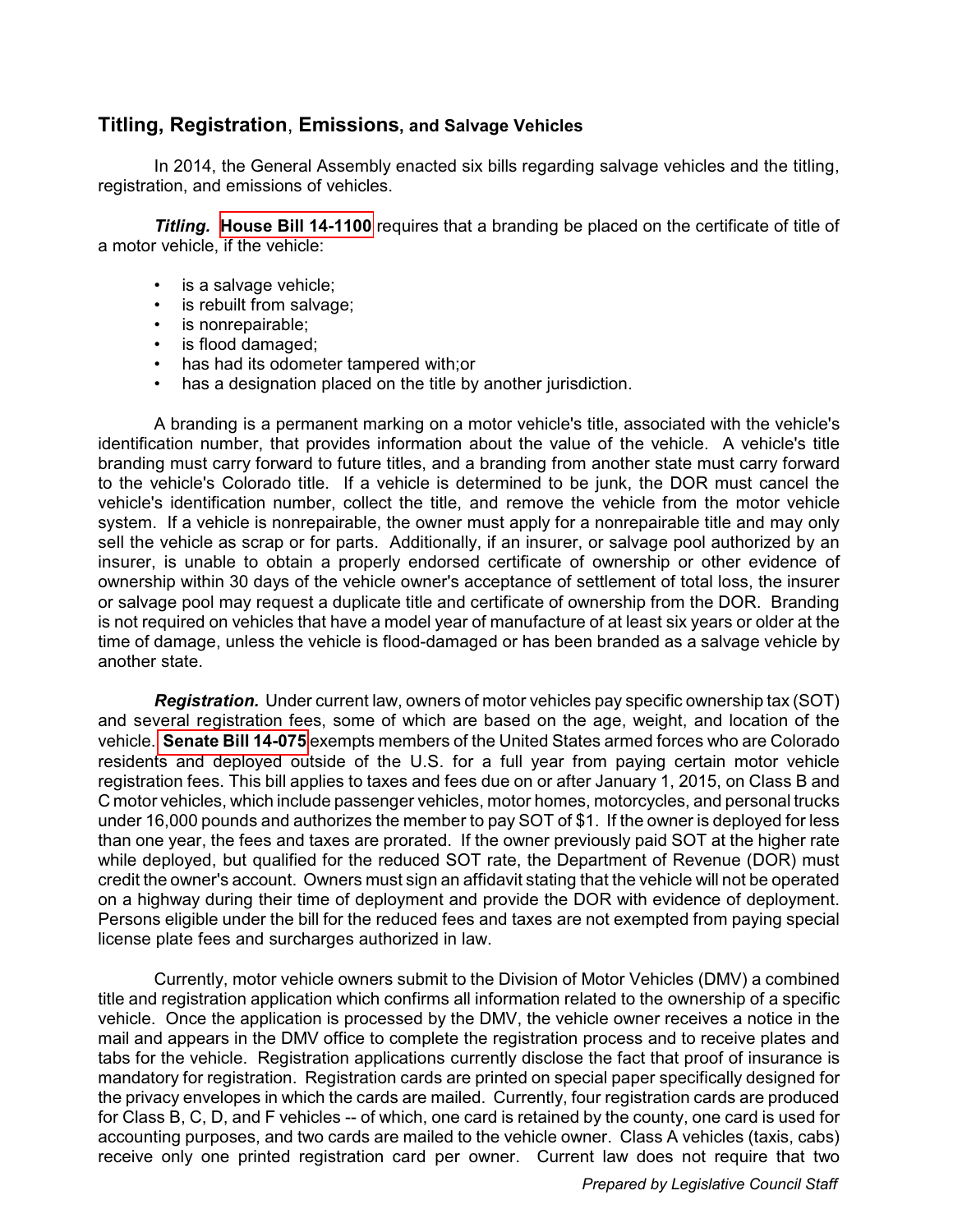<span id="page-2-0"></span>registration cards be mailed to the vehicle owner, but this is done as a courtesy. **[Senate Bill 14-131](http://www.leg.state.co.us/Clics/CLICS2014A/csl.nsf/fsbillcont3/92E04FEBE60FD24187257C5B005CE956?Open&file=131_enr.pdf)** repeals the requirement that a motor vehicle registration card contain the vehicle owner's address and signature, unless the vehicle is registered as Class A personal property. The bill also requires that vehicle owners either sign a statement of vehicle non-use, or provide proof of insurance when registering the vehicle.

*Emissions.* Under current law, vehicles with a model year that is at least 32 years old are permitted to become a collector's item. A collector's item motor vehicle must pass an emissions test within 12 months of registration, if the vehicle is in the Enhanced Emissions Program (EEP) area. The EEP area for gas powered vehicles includes the entire counties of Boulder, Broomfield, Denver, Douglas, and Jefferson, parts of Larimer and Weld counties, and those parts of Adams and Arapahoe counties that are west of Kiowa Creek. **[House Bill 14-1056](http://www.leg.state.co.us/Clics/CLICS2014A/csl.nsf/fsbillcont3/A49522D1B50702F387257C3000061158?Open&file=1056_enr.pdf)** clarifies that emission inspection requirements continue to apply to a collector's item motor vehicle registered before September 1, 2009, until the vehicle is transferred to a new owner.

**[House Bill 14-1176](http://www.leg.state.co.us/Clics/CLICS2014A/csl.nsf/fsbillcont3/FBA8592B60251EBB87257C0F00542DF8?Open&file=1176_enr.pdf)** changes the frequency with which the Office of the State Auditor must audit the emissions program for motor vehicles. Current law requires that the performance audit be completed once every three years. This bill changes the audit frequency to once every five years and requires the first audit to be completed no later than January 1, 2018.

*Salvage vehicles.* Current law defines a salvage vehicle as a vehicle that has been damaged by collision, fire, flood, accident, trespass, or other occurrence, excluding hail damage, to the extent that the cost of repairing the vehicle to a roadworthy condition exceeds the vehicle's retail fair market value immediately prior to the damage. The vehicle must have been under six years old when the damaged occurred to receive a salvage title under current law. Colorado's limitation on vehicles that may be considered salvage has permitted the sale of salvage vehicles to consumers who believed they were purchasing a non-salvage vehicle; this practice is known as title washing. **[House Bill 14-1299](http://www.leg.state.co.us/Clics/CLICS2014A/csl.nsf/fsbillcont3/6D38781AACAAA85287257C7E005AC28A?Open&file=1299_enr.pdf)** removes the requirement that a vehicle be under six years old when the damage occurred in order to be considered a salvage vehicle. The bill specifies that a salvage vehicle does not include vehicles that are collector's items, horseless carriages, or street rods.

## **Traffic Regulation**

In 2014, the General Assembly enacted three bills concerning traffic regulation. Three additional bills addressing this issue were postponed indefinitely.

*Overweight vehicles.* Current law prohibits oversized and overweight vehicles from using Independence Pass, including vehicles or vehicle combinations longer than 35 feet, regardless of weight or size. **[House Bill 14-1021](http://www.leg.state.co.us/Clics/CLICS2014A/csl.nsf/fsbillcont3/F9B42457FCE2FA6687257C300005B3B8?Open&file=1021_enr.pdf)** raises the fine from \$500 to \$1,000 for an operator of a motor vehicle or vehicle combination over 35 feet in length, both commercial and recreational, on State Highway 82 between mile markers 47 and 72. If a violation results in the closure of a lane, the penalty is increased to \$1,500. The bill increases the surcharge for such offenses from \$78 to \$156. In addition, it requires the Colorado Department of Transportation (CDOT) to erect signs by October 1, 2014, on State Highway 82 giving notice of the enhanced penalties.

**[House Bill 14-1160](http://www.leg.state.co.us/Clics/CLICS2014A/csl.nsf/fsbillcont3/226F09AB0660658487257C300005FE03?Open&file=1160_enr.pdf)** exempts waste water vehicles operated by a city, county, municipality, or special district from wheel- and axle-load restrictions. In addition, beginning January 1, 2015, the bill authorizes an annual fleet permit fee of \$2,000 plus \$35 per vehicle for overweight vehicles with two- or three-axle divisible loads.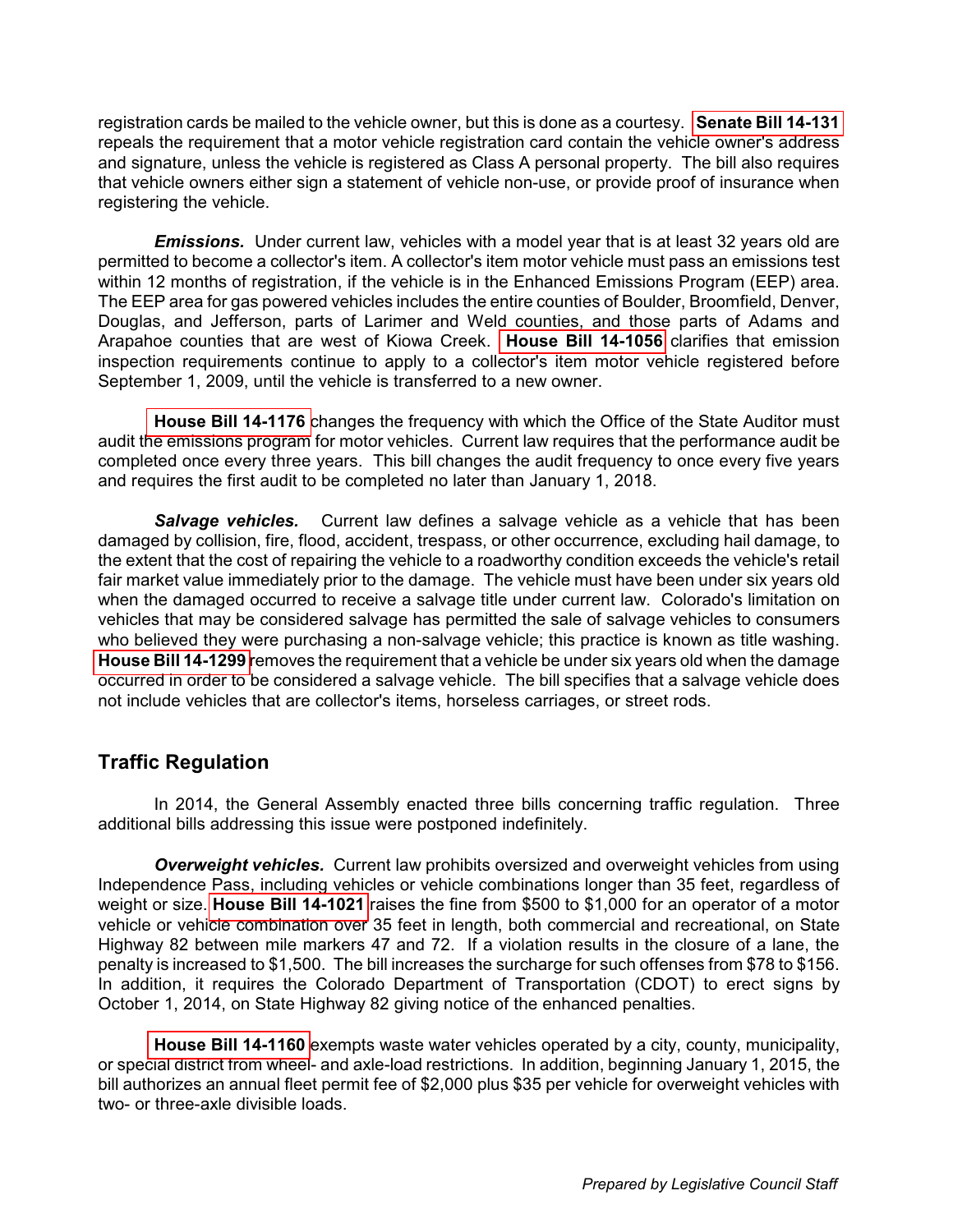<span id="page-3-0"></span>*Disabled parking placards.* **[House Bill 14-1029](http://www.leg.state.co.us/Clics/CLICS2014A/csl.nsf/fsbillcont3/3526978E916BDD7587257C300005B443?Open&file=1029_enr.pdf)** repeals and reenacts the laws governing reserved parking for persons with disabilities and makes clarifying changes to the program. Among its several changes, the bill provides that:

- personalized license plates with an identifying figure will be available to eligible persons;
- the DOR will place a "C" on the registration of the parent of a minor who is mobility-impaired and has a placard providing reserved parking;
- reserved parking placards must be visible through the windshield or placed on a vehicle's dashboard;
- entities that transport persons who are mobility impaired must provide the driver's license or identification document of the organization's chief operating officer within Colorado;
- applicants for a reserved parking plate or placard must sign an affidavit that the person receiving the plate or placard is eligible to do so;
- the Colorado Advisory Council for Person with Disabilities may implement an education program; and
- the DOR is authorized to issue additional sets of reserved parking plates to eligible persons.

In addition, the bill changes the classification of several offenses, and heightens the penalty for some offenses, related to disabled parking privileges.

*Automated vehicle identification systems.* **[Senate Bill 14-181](http://www.leg.state.co.us/Clics/CLICS2014A/csl.nsf/fsbillcont3/7343467DA7CE78A287257C3000063886?Open&file=181_ren.pdf)**, which was postponed indefinitely, would have prohibited the use of an automated vehicle identification system, including photo radar and red light cameras, by state and local governments for the purposes of enforcing traffic laws or issuing citations for the violation of traffic laws. In addition, the bill would have repealed the authorization for the Colorado Department of Public Safety (DPS), at the request of the CDOT, to use an automated vehicle identification system to detect speed violations in a highway maintenance, repair, or construction zone. Under the bill, a governmental entity would have been able to use an automated vehicle identification system to assess tolls and civil penalties on toll roads and highways, and to issue citations for violations related to high occupancy vehicles and high occupancy toll lanes.

*High occupancy vehicles.* Under current law, low-emission vehicles are permitted to use high occupancy vehicle (HOV) or high occupancy toll (HOT) lanes if they meet certain requirements and have been issued a sticker or decal by the CDOT. **[Senate Bill 14-200](http://www.leg.state.co.us/Clics/CLICS2014A/csl.nsf/fsbillcont3/ECD1FD15BDA6193987257C600004CD67?Open&file=200_01.pdf)**, which was postponed indefinitely, would have prohibited a low-emission vehicle that did not meet the definition of alternative fuel vehicle pursuant to the bill from using HOV or HOT lanes, unless the vehicle was authorized or on a waiting list as of April 1, 2014. An application for a sticker, decal, or transponder would have been required to contain an affidavit in which the applicant attests that the vehicle is an alternative fuel vehicle.

In addition, the bill would have increased the number of low-emission vehicles authorized to use HOV or HOT lanes from 2,000 to 6,000 and would have authorized eligible vehicles to use a transponder in lieu of a sticker or decal. The CDOT would have been authorized to increase the limit if new HOV or HOT lanes were added. Under the bill, the authorization for an alternative fuel vehicle to use HOV or HOT lanes would have expired after four years or when the vehicle changed ownership.

*Hands-free phones.* Under current law, it is a class A traffic infraction for an adult to use a wireless phone for text messaging or other similar forms of manual data entry or transmission (texting) while driving a motor vehicle. **[House Bill 14-1225](http://www.leg.state.co.us/Clics/CLICS2014A/csl.nsf/fsbillcont3/7D4AEAA8FFE6C25E87257C360075DE92?Open&file=1225_01.pdf)**, which was postponed indefinitely, would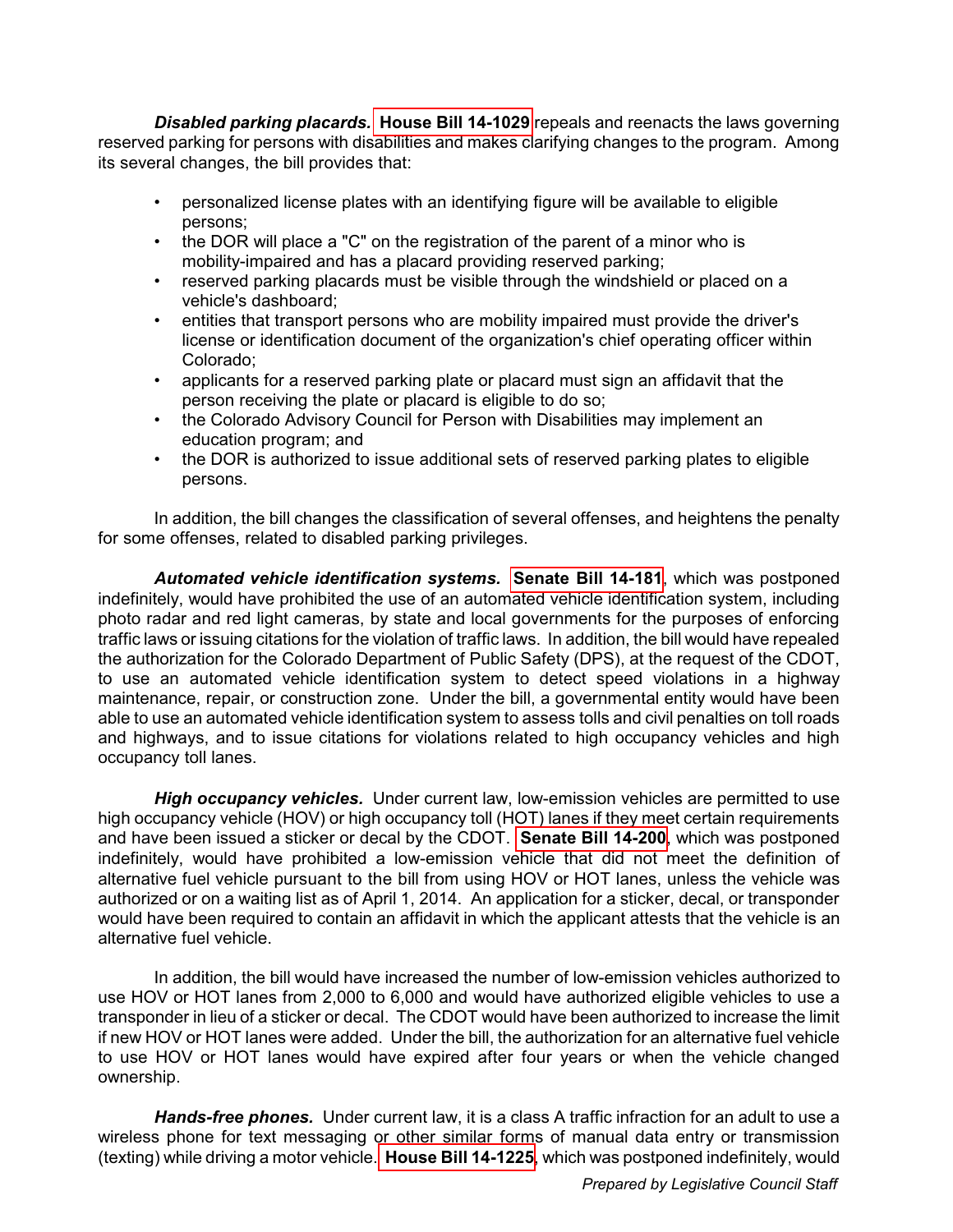<span id="page-4-0"></span>have expanded the offense to prohibit the use of a wireless phone application while driving. The bill would have prohibited an adult from using a wireless phone to make or receive a phone call while driving, unless the driver used a hands-free device. This would have been a class A traffic infraction, if:

- the driver was stopped for another traffic violation, the officer witnessed the use of the phone, and the violation occurred in a school or construction zone; or
- the violation was the cause of a traffic accident.

Exceptions would have been made for use of a wireless phone while driving if an emergency situation occurred or if the driver was contacting a public safety entity.

## **Regulation of Drug- and Alcohol-related Driving Offenses**

The General Assembly considered three bills specific to drug- and alcohol-related driving offenses. Two bills were enacted; one was postponed indefinitely.

Driving while under the influence (DUI) occurs when a person drives a motor vehicle while under the influence of drugs, alcohol, or both. Driving while ability impaired (DWAI) occurs when a person drives a motor vehicle while impaired by drugs, alcohol, or both. DUI *per se*, occurs when a person has a blood alcohol content (BAC) of 0.08 or more at the time of driving, or within two hours after driving. These offenses are charged as unclassified misdemeanors under current law. **[House Bill 14-1036](http://www.leg.state.co.us/Clics/CLICS2014A/csl.nsf/fsbillcont3/B405AB602852C5A587257C360075B4C8?Open&file=1036_ren.pdf)**, which was postponed indefinitely, would have changed the crime classification for certain DUI-related offenses from misdemeanors to felonies beginning July 1, 2015. This bill would have made DUI, DUI per se, and DWAI class 4 felonies, if the violation occurred within five years of the first of two prior convictions for DUI, DUI per se, DWAI, vehicular homicide in which drugs and/or alcohol were involved, or vehicular assault in which drugs and/or alcohol were involved.

Additionally, the bill would have made DUI, DUI per se, and DWAI class 5 felonies, if the violation occurred within 15 years after the first of three prior convictions for DUI, DUI per se, DWAI, vehicular homicide in which drugs and/or alcohol were involved, or vehicular assault in which drugs or alcohol were involved.

The bill would have removed provisions in current law relating to the crime of aggravated driving with a revoked license when the offender also commits DUI, DUI per se, vehicular homicide in which drugs or alcohol were involved, or vehicular assault in which drugs or alcohol were involved. Finally, the bill would have required that a court exhaust all reasonable and appropriate alternative sentences before sentencing an offender to a term of imprisonment in the Department of Corrections (DOC), and would have required the supervising agency to provide information to be considered by the court at the sentencing and re-sentencing stages.

**[House Bill 14-1310](http://www.leg.state.co.us/Clics/CLICS2014A/csl.nsf/fsbillcont3/AEFC7DD0102643AD87257C610056BE96?Open&file=1310_enr.pdf)** creates the Evidential Breath Testing Cash Fund to purchase breath-testing devices for law enforcement agencies and requires the Colorado Department of Public Health and Environment (CDPHE) to administer the fund. The State Board of Health is authorized to create rules for the administration of the fund. The fund consists of any moneys appropriated by the General Assembly and any gifts, grants, or donations received by the CDPHE for the purposes of the bill. The bill caps the fund balance at \$2 million and requires that any money over that amount remaining in the fund at the end of a fiscal year be credited to the General Fund. The fund is repealed September 1, 2024, after a review of the fund is performed by the Department of Regulatory Agencies.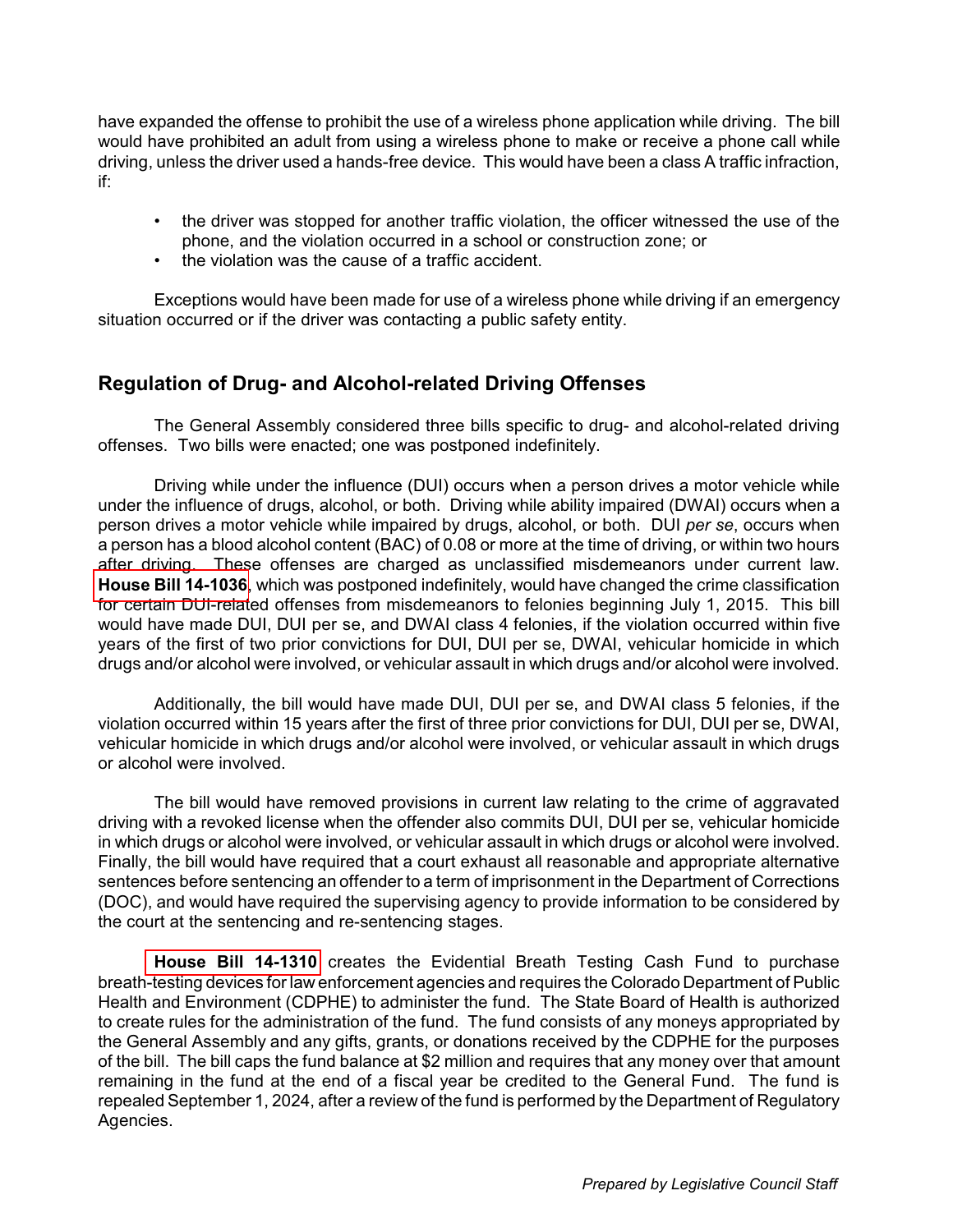<span id="page-5-0"></span>**[House Bill 14-1321](http://www.leg.state.co.us/Clics/CLICS2014A/csl.nsf/fsbillcont3/08F431088FD24A3487257C940059C454?Open&file=1321_enr.pdf)** changes the name of the Interagency Task Force on Drunk Driving to the "Colorado Task Force on Drunk and Impaired Driving," and modifies the membership of the task force. Specifically, the bill requires that the following new members be appointed:

- a representative of a statewide organization that represents persons who are licensed to sell retail marijuana for consumption off-premises;
- the director of the Peace Officers Standards and Training Board, or a designee;
- a researcher who is appointed by a majority of the task force members and who specializes in drunk and impaired driving research; and
- two representatives appointed by the Executive Director of the Department of Human Services — one who is an expert in substance abuse education and treatment for offenders who drive under the influence or while ability impaired, and one who has expertise in providing minors, adolescents, and juvenile offenders with substance abuse-treatment and related services.

The bill removes the director of the Division of Behavioral Health in the Department of Human Services from the task force.

## **Driver Education**

The General Assembly enacted one bill addressing driver education. Under current law, if a person is convicted of a motor vehicle violation, the court may require the person to complete a driver improvement training course and pay a penalty. The DOR is responsible for contracting with a private entity to monitor, evaluate, and report on the curriculum and effectiveness of court-ordered driver improvement courses. **[House Bill 14-1228](http://www.leg.state.co.us/Clics/CLICS2014A/csl.nsf/fsbillcont3/F48DDED1C0717B9C87257C5F007B0C9B?Open&file=1228_enr.pdf)** removes the requirement that the DOR monitor, evaluate, and report on the curriculum and effectiveness of court-ordered driver improvement courses and eliminates the penalty surcharge imposed on persons who attend these courses. The bill also repeals the Defensive Driving School Fund and requires the State Treasurer to transfer any remaining fund balance to the General Fund on January 1, 2015.

## **Special License Plates**

The General Assembly enacted six bills establishing new special license plates. One bill was postponed indefinitely.

Under current law, special license plates are available to recipients of the Distinguished Flying Cross, a military medal, for a one-time \$50 fee in addition to the standard license plate and tab production fee of \$5.92. Vehicle owners also pay statewide standard registration fees averaging \$229 per vehicle, per year. Additional registration fees are also collected at the time the plates are issued and renewed. The Distinguished Flying Cross plate became available on January 1, 2013. **[Senate Bill 14-030](http://www.leg.state.co.us/Clics/CLICS2014A/csl.nsf/fsbillcont3/4E71509FA8D9B7E287257C300006072D?Open&file=030_enr.pdf)** eliminates all fees for one set of Distinguished Flying Cross license plates, if the cross was awarded for valor.

**[Senate Bill 14-036](http://www.leg.state.co.us/Clics/CLICS2014A/csl.nsf/fsbillcont3/748CF7C7946268ED87257C3000070C4E?Open&file=036_enr.pdf)** creates the Emergency Medical Services (EMS) special license plate. The license plate will be available to an applicant who provides documentation to the DOR confirming that he or she has donated \$10 to the Emergency Medical Services Association of Colorado. In addition to the standard license plate fees, applicants for the EMS plate must pay a one-time additional fee of \$50. Of this fee, \$25 is credited to the Licensing Services Cash Fund (LSCF) and \$25 is credited to the Highway Users Tax Fund (HUTF). The plate will be available January 1, 2015, or earlier if the DOR is able.